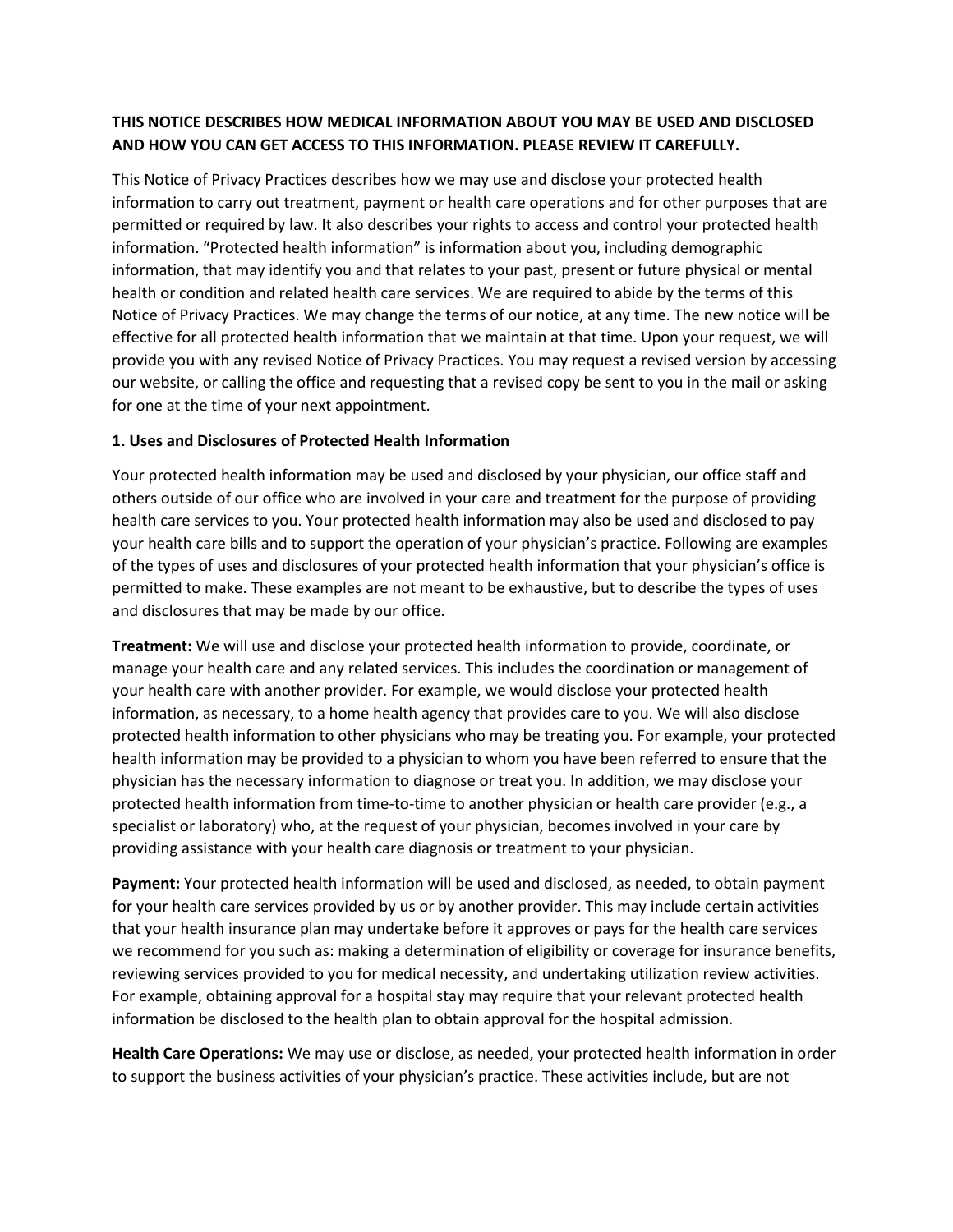limited to, quality assessment activities, employee review activities, training of medical students, licensing, fundraising activities, and conducting or arranging for other business activities.

We will share your protected health information with third party "business associates" that perform various activities (for example, billing or transcription services) for our practice. Whenever an arrangement between our office and a business associate involves the use or disclosure of your protected health information, we will have a written contract that contains terms that will protect the privacy of your protected health information.

We may use or disclose your protected health information, as necessary, to provide you with information about treatment alternatives or other health-related benefits and services that may be of interest to you. You may contact our Privacy Officer to request that these materials not be sent to you.

Other Permitted and Required Uses and Disclosures That May Be Made Without Your Authorization or Opportunity to Agree or Object.

We may use or disclose your protected health information in the following situations without your authorization or providing you the opportunity to agree or object. These situations include:

**Required By Law:** We may use or disclose your protected health information to the extent that the use or disclosure is required by law. The use or disclosure will be made in compliance with the law and will be limited to the relevant requirements of the law. You will be notified, if required by law, of any such uses or disclosures.

**Public Health:** We may disclose your protected health information for public health activities and purposes to a public health authority that is permitted by law to collect or receive the information. For example, a disclosure may be made for the purpose of preventing or controlling disease, injury or disability.

**Communicable Diseases:** We may disclose your protected health information, if authorized by law, to a person who may have been exposed to a communicable disease or may otherwise be at risk of contracting or spreading the disease or condition.

**Health Oversight:** We may disclose protected health information to a health oversight agency for activities authorized by law, such as audits, investigations, and inspections. Oversight agencies seeking this information include government agencies that oversee the health care system, government benefit programs, other government regulatory programs and civil rights laws.

**Abuse or Neglect:** We may disclose your protected health information to a public health authority that is authorized by law to receive reports of child abuse or neglect. In addition, we may disclose your protected health information if we believe that you have been a victim of abuse, neglect or domestic violence to the governmental entity or agency authorized to receive such information. In this case, the disclosure will be made consistent with the requirements of applicable federal and state laws.

**Food and Drug Administration:** We may disclose your protected health information to a person or company required by the Food and Drug Administration for the purpose of quality, safety, or effectiveness of FDA-regulated products or activities including, to report adverse events, product defects or problems, biologic product deviations, to track products; to enable product recalls; to make repairs or replacements, or to conduct post marketing surveillance, as required.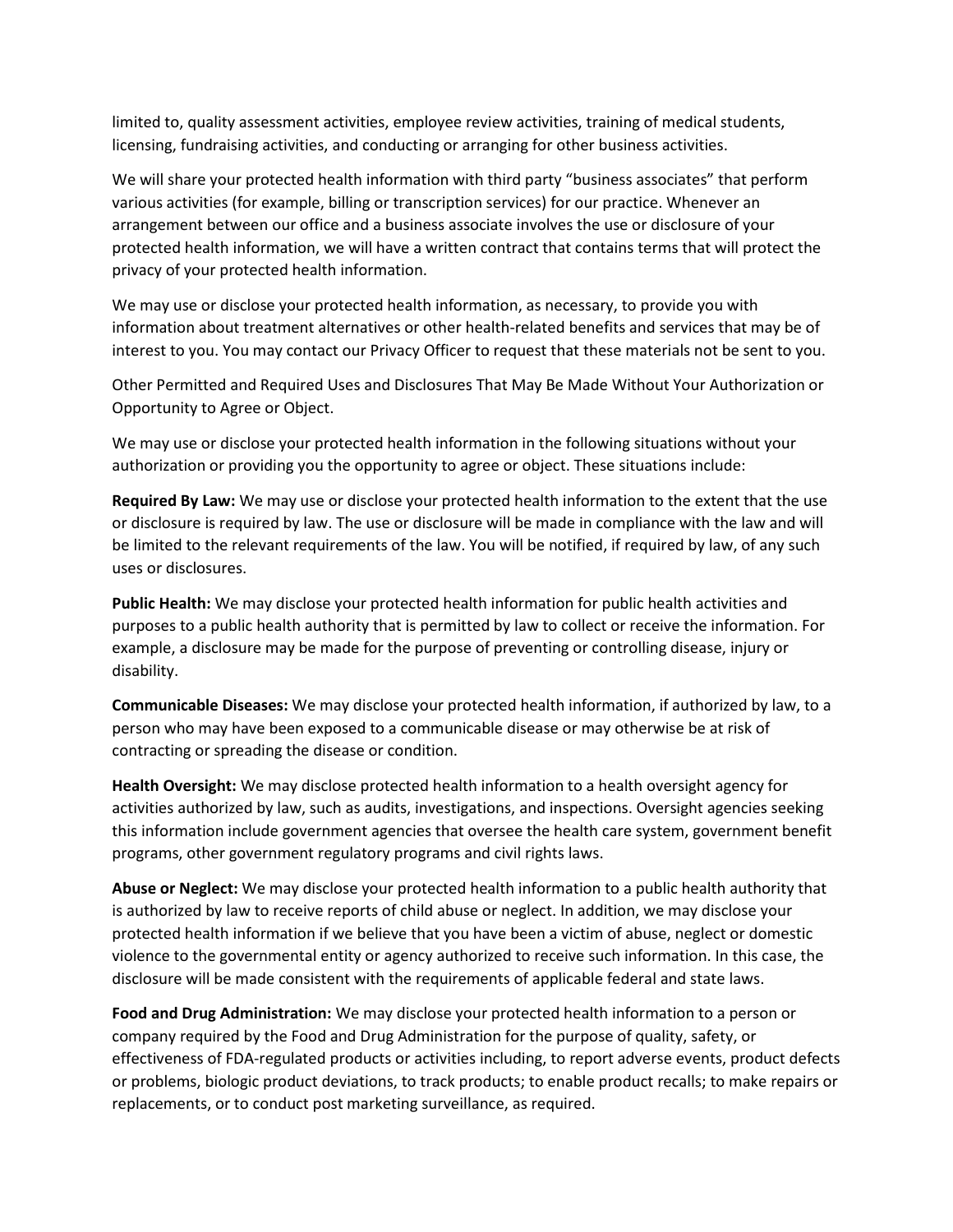**Legal Proceedings:** We may disclose protected health information in the course of any judicial or administrative proceeding, in response to an order of a court or administrative tribunal (to the extent such disclosure is expressly authorized), or in certain conditions in response to a subpoena, discovery request or other lawful process.

**Law Enforcement:** We may also disclose protected health information, so long as applicable legal requirements are met, for law enforcement purposes. These law enforcement purposes include (1) legal processes and otherwise required by law, (2) limited information requests for identification and location purposes, (3) pertaining to victims of a crime, (4) suspicion that death has occurred as a result of criminal conduct, (5) in the event that a crime occurs on the premises of our practice, and (6) medical emergency (not on our practice's premises) and it is likely that a crime has occurred.

**Coroners, Funeral Directors, and Organ Donation:** We may disclose protected health information to a coroner or medical examiner for identification purposes, determining cause of death or for the coroner or medical examiner to perform other duties authorized by law. We may also disclose protected health information to a funeral director, as authorized by law, in order to permit the funeral director to carry out their duties. We may disclose such information in reasonable anticipation of death. Protected health information may be used and disclosed for cadaveric organ, eye or tissue donation purposes.

**Research:** We may disclose your protected health information to researchers when their research has been approved by an institutional review board that has reviewed the research proposal and established protocols to ensure the privacy of your protected health information.

**Criminal Activity:** Consistent with applicable federal and state laws, we may disclose your protected health information, if we believe that the use or disclosure is necessary to prevent or lessen a serious and imminent threat to the health or safety of a person or the public. We may also disclose protected health information if it is necessary for law enforcement authorities to identify or apprehend an individual.

**Military Activity and National Security:** When the appropriate conditions apply, we may use or disclose protected health information of individuals who are Armed Forces personnel (1) for activities deemed necessary by appropriate military command authorities; (2) for the purpose of a determination by the Department of Veterans Affairs of your eligibility for benefits, or (3) to foreign military authority if you are a member of that foreign military services. We may also disclose your protected health information to authorized federal officials for conducting national security and intelligence activities, including for the provision of protective services to the President or others legally authorized.

**Workers' Compensation:** We may disclose your protected health information as authorized to comply with workers' compensation laws and other similar legally-established programs.

**Inmates:** We may use or disclose your protected health information if you are an inmate of a correctional facility and your physician created or received your protected health information in the course of providing care to you.

#### **Uses and Disclosures of Protected Health Information Based upon Your Written Authorization:**

Other uses and disclosures of your protected health information will be made only with your written authorization, unless otherwise permitted or required by law as described below. You may revoke this authorization in writing at any time. If you revoke your authorization, we will no longer use or disclose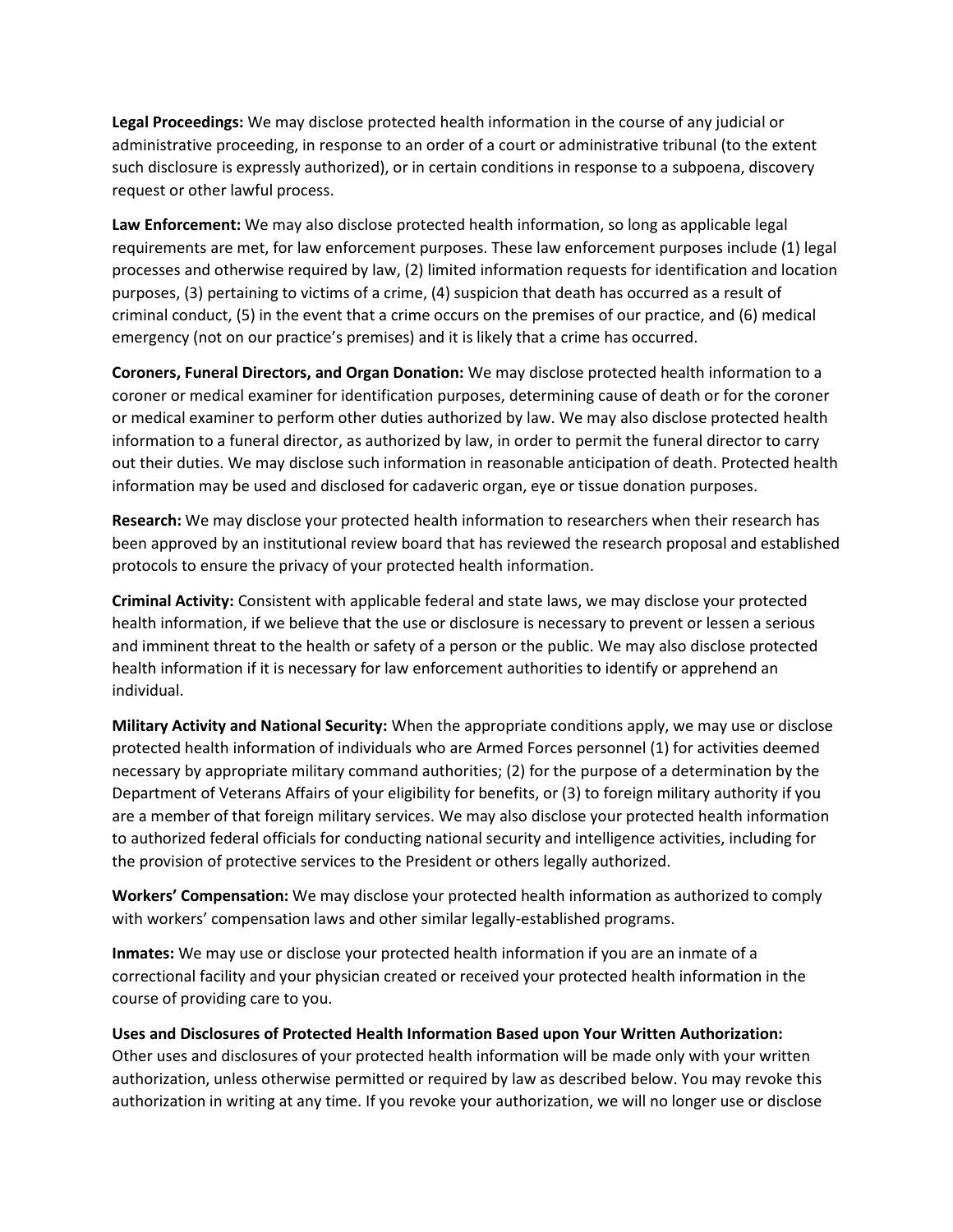your protected health information for the reasons covered by your written authorization. Please understand that we are unable to take back any disclosures already made with your authorization.

# **Other Permitted and Required Uses and Disclosures That Require Providing You the Opportunity to Agree or Object:**

We may use and disclose your protected health information in the following instances. You have the opportunity to agree or object to the use or disclosure of all or part of your protected health information. If you are not present or able to agree or object to the use or disclosure of the protected health information, then your physician may, using professional judgment, determine whether the disclosure is in your best interest.

**Facility Directories:** Unless you object, we will use and disclose in our facility directory your name, the location at which you are receiving care, your general condition (such as fair or stable), and your religious affiliation. All of this information, except religious affiliation, will be disclosed to people that ask for you by name. Your religious affiliation will be only given to a member of the clergy, such as a priest or rabbi.

**Others Involved in Your Health Care or Payment for your Care:** Unless you object, we may disclose to a member of your family, a relative, a close friend or any other person you identify, your protected health information that directly relates to that person's involvement in your health care. If you are unable to agree or object to such a disclosure, we may disclose such information as necessary if we determine that it is in your best interest based on our professional judgment. We may use or disclose protected health information to notify or assist in notifying a family member, personal representative or any other person that is responsible for your care of your location, general condition or death. Finally, we may use or disclose your protected health information to an authorized public or private entity to assist in disaster relief efforts and to coordinate uses and disclosures to family or other individuals involved in your health care.

## **2. Your Rights**

Following is a statement of your rights with respect to your protected health information and a brief description of how you may exercise these rights.

You have the right to inspect and copy your protected health information. This means you may inspect and obtain a copy of protected health information about you for so long as we maintain the protected health information. You may obtain your medical record that contains medical and billing records and any other records that your physician and the practice uses for making decisions about you. As permitted by federal or state law, we may charge you a reasonable copy fee for a copy of your records.

Under federal law, however, you may not inspect or copy the following records: psychotherapy notes; information compiled in reasonable anticipation of, or use in, a civil, criminal, or administrative action or proceeding; and laboratory results that are subject to law that prohibits access to protected health information. Depending on the circumstances, a decision to deny access may be reviewable. In some circumstances, you may have a right to have this decision reviewed. Please contact our Privacy Officer if you have questions about access to your medical record.